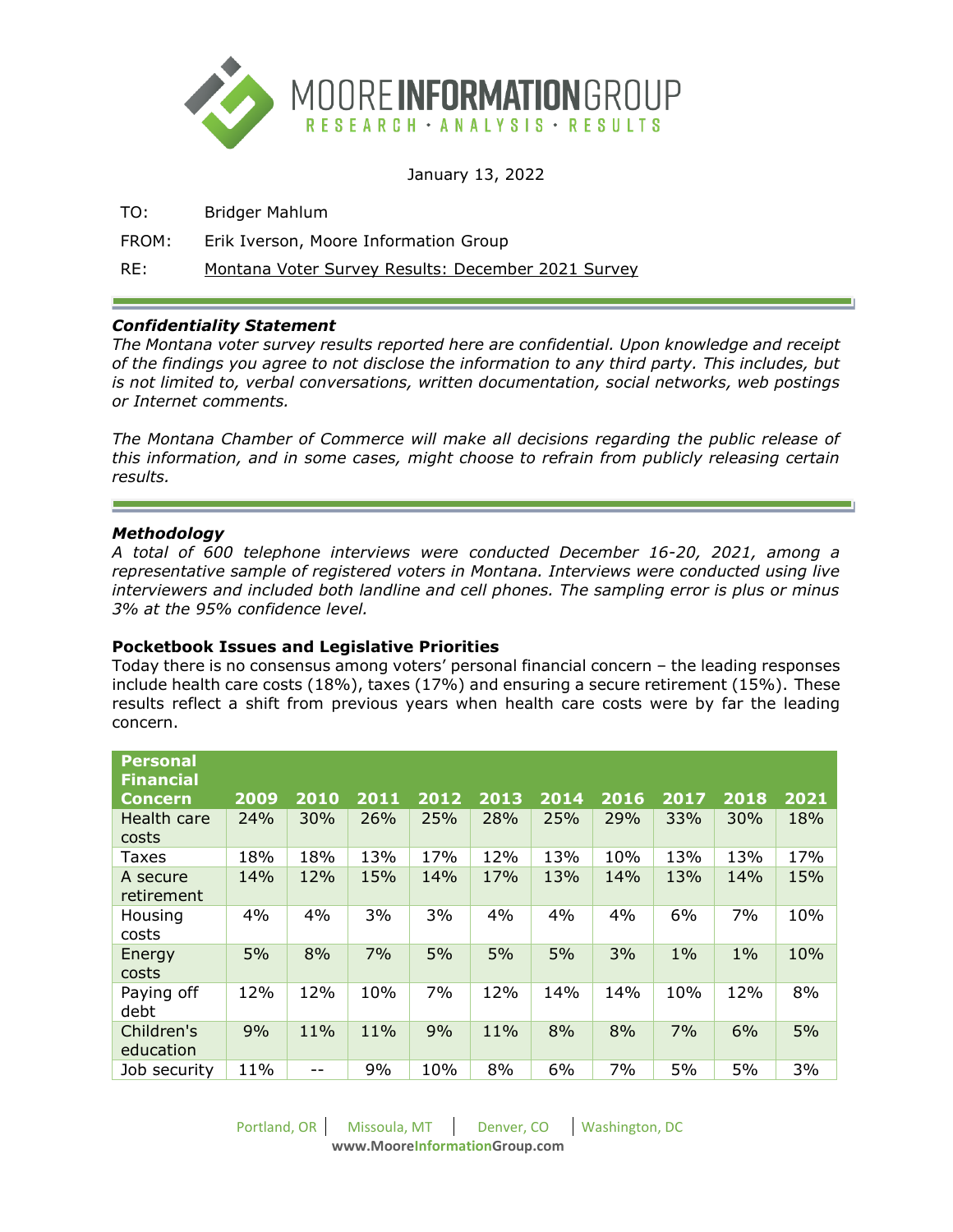Looking at voters' priorities for the next legislative session, controlling government spending tops the list (24%), followed by providing property tax relief (14%) and improving access to health care (14%). Previously, both controlling government spending and improving access to health care were top concerns. Health care is top priority among Democrats; government spending is top for Republicans and Independent/other voters.

|                                       | Nov. | Nov. | Nov.  | Dec. |
|---------------------------------------|------|------|-------|------|
| <b>Legislative Priorities</b>         | 2016 | 2017 | 2018  | 2021 |
| Controlling government spending       | 19%  | 22%  | 19%   | 24%  |
| Providing property tax relief         | 9%   | 11%  | 10%   | 14%  |
| Improving access to health care       | 17%  | 20%  | 23%   | 13%  |
| Improving local infrastructure        | 14%  | 9%   | 9%    | 11%  |
| Increasing funding for education      | 17%  | 16%  | 14%   | 11%  |
| Enacting stricter environmental laws  | 7%   | 7%   | 8%    | 9%   |
| Providing incentives for more natural | 8%   | 5%   | 5%    | 8%   |
| resource production                   |      |      |       |      |
| Providing business tax relief         | 5%   | 5%   | $4\%$ | 3%   |
| Don't know                            | 6%   | 6%   | 7%    | 7%   |

### **Perceptions of Organizations**

Voters continue to hold "business organizations like the Montana Chamber of Commerce" in high regard (63% favorable/16% unfavorable today; 65/14% in February 2020). Voters also remain positive about "environmental groups like Montana Conservation Voters" (43/33%) and the Montana AFL-CIO (41/35%), but both of these organizations have seen a drop in positives and an increase in negatives since February 2020. Fewer voters have an opinion about "Montana trial lawyers" today and those with an opinion are divided (28% favorable/29% unfavorable). Sentiment about trial lawyers was narrowly positive in the Feb. 2020 survey.

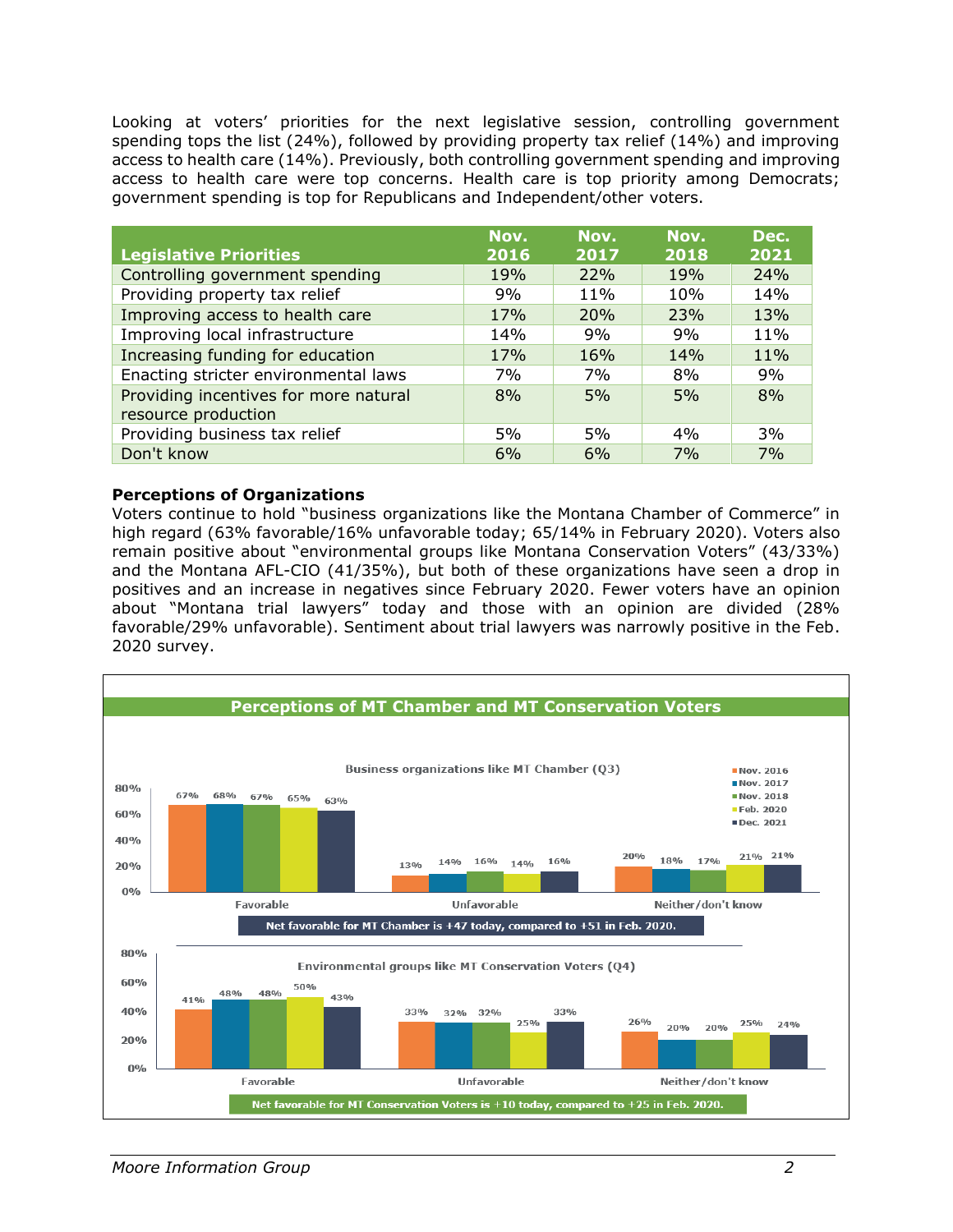

# **Influence of Organizations on Public Policy**

A plurality of voters remains satisfied with the level of influence business organizations like the Montana Chamber of Commerce have when it comes to public policy decisions. Today, 41% say business groups like the Chamber have the "right amount" of influence, while 20% would like to see business groups have more influence and 24% would prefer less. The percentage of voters saying the Chamber has the "right amount" of influence is down compared to 2018 (47% right amount/20% more/20% less). And, as we found in 2018, pluralities of Montana voters would like to see less influence from labor unions, environmental groups and trial lawyers.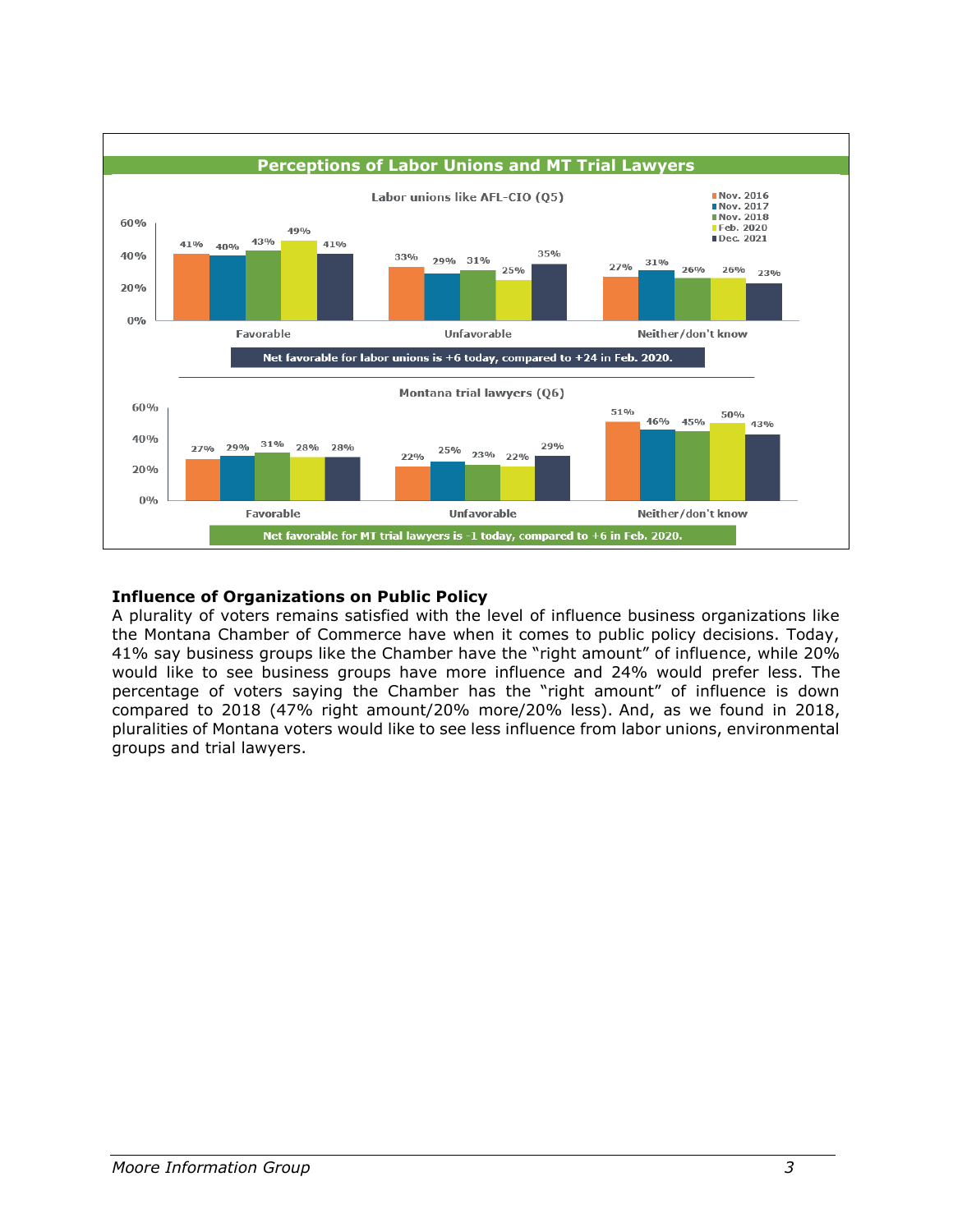

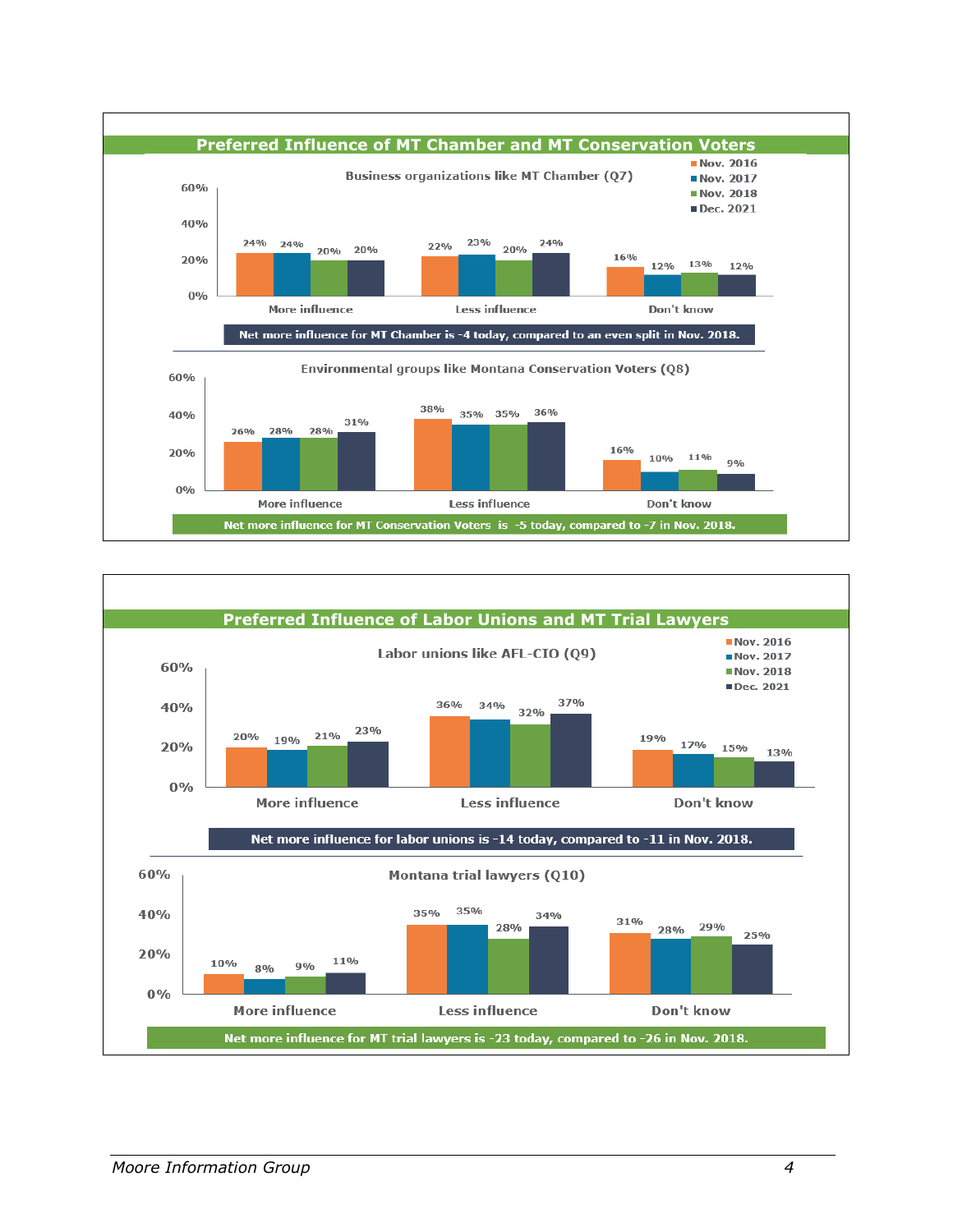### **Economic Growth**

Montanans continue to give widespread credit to the business community for the state's economic growth. Today, 67% say the state's business community deserves the most credit for economic growth, while just 21% would attribute economic growth to public officials, like the Governor and State Legislature. Another 6% say neither should get the credit and 6% have no opinion. These results are similar to November 2018. There is consensus agreement among Republicans, Democrats and Independents, alike that the business community deserves the most credit.



# **Candidate Preference**

When asked which of four candidates voters are more likely to support, a candidate endorsed by the Montana Chamber of Commerce is most popular (for 34% of voters), followed by a candidate endorsed by environmental groups (24%), a candidate endorsed by labor unions (15%) and a candidate endorsed by the Montana Trial Lawyers (3%). Another 16% say none and 7% have no opinion. Results today are statistically unchanged from November 2018.

The Chamber's endorsement is most influential among Republicans. Independents are also more likely to be influenced by the Chamber than any of the others tested. For Democrats, environmental groups are most impactful.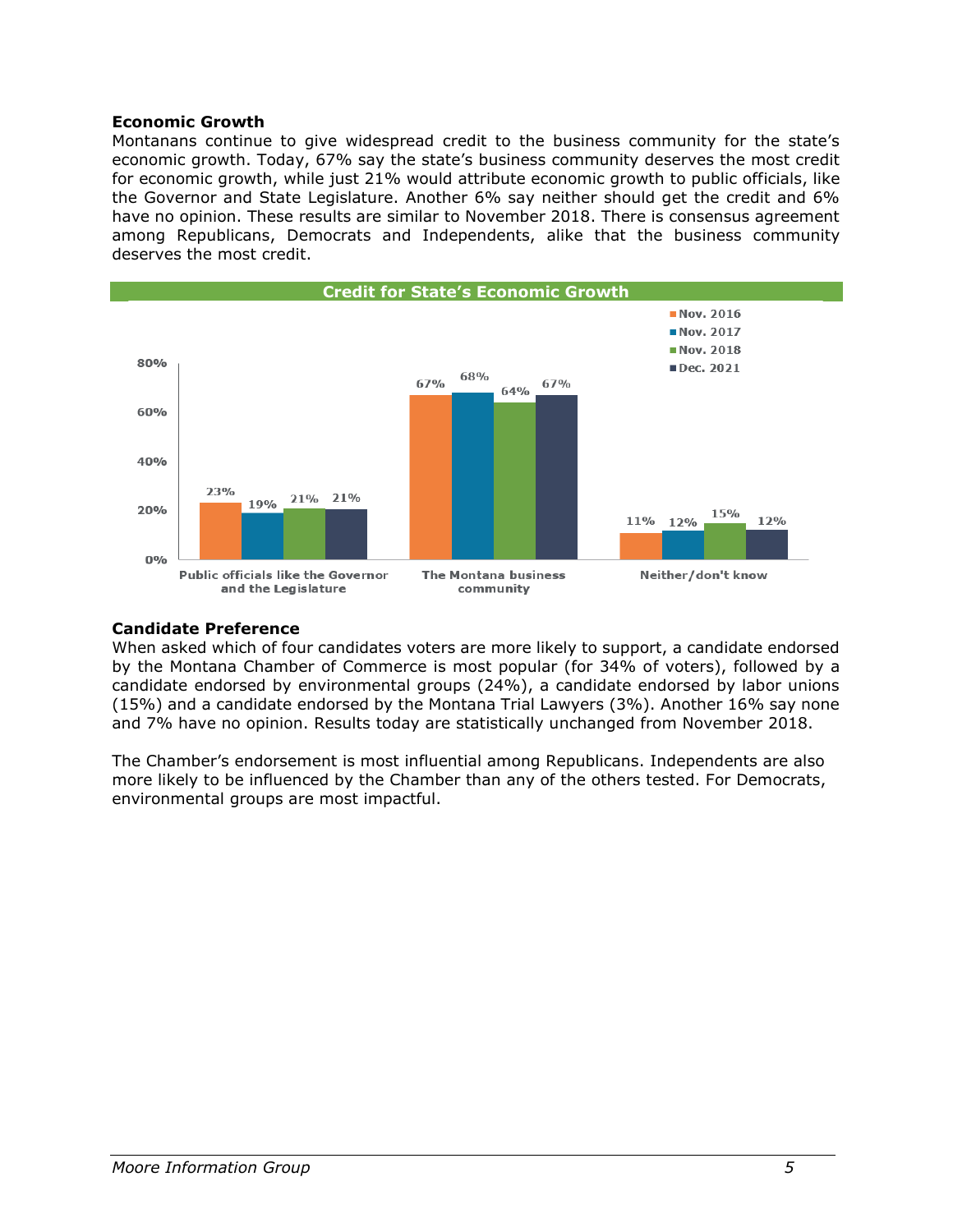#### **Preferred Candidate Endorsement**



#### **Perceptions of Montana Businesses**

Today, 60% believe business and industry in Montana can be expected to do the right thing when it comes to "protecting the environment," while 32% disagree. Sentiment today is similar to that of previous years.

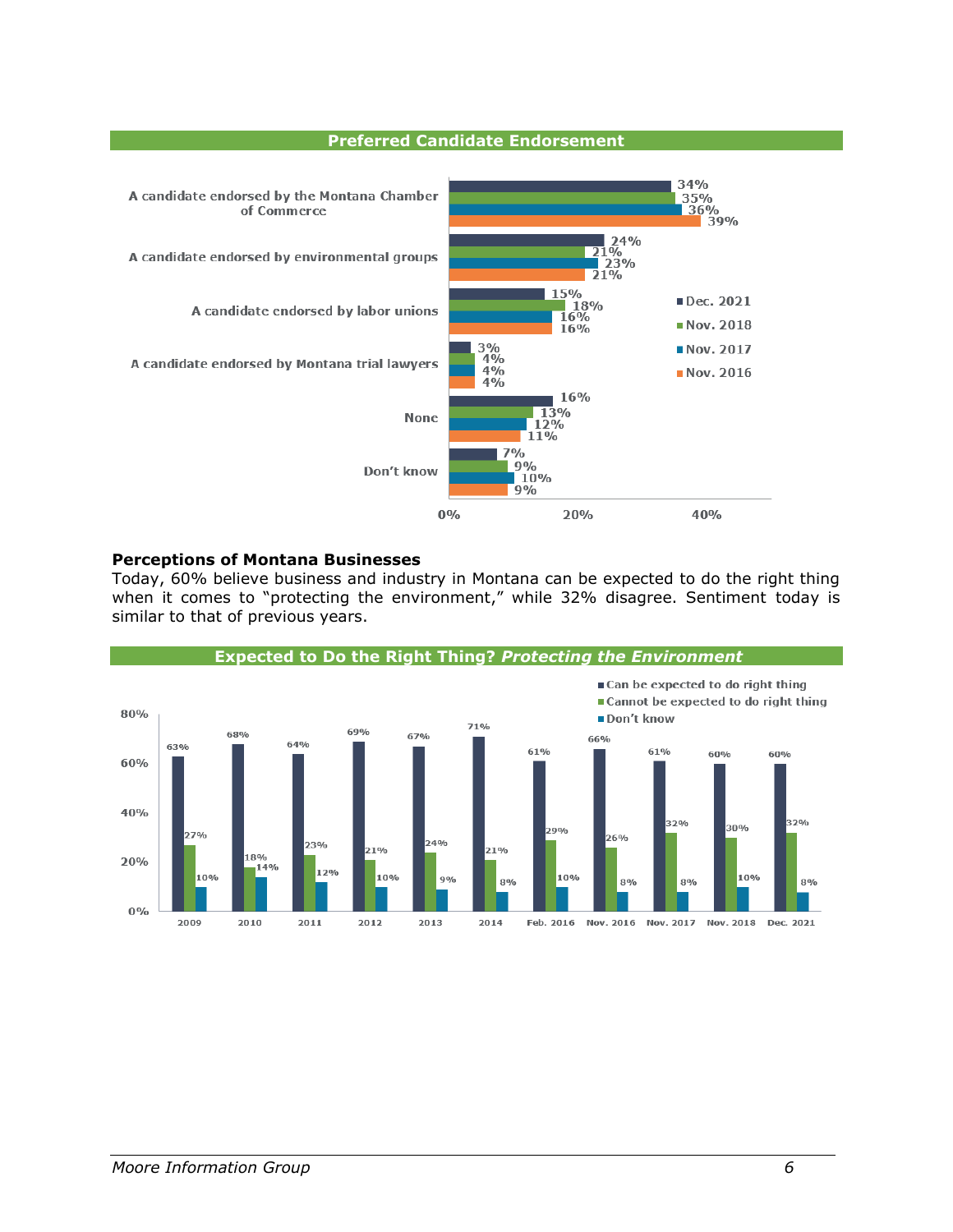In addition, by a 61-31% margin, voters believe Montana businesses can be expected to do the right thing when it comes to "treating workers fairly when deciding on health care coverage, retirement and other workplace benefits." These results are unchanged since 2018.



Montanans continue to give business the advantage over government when it comes to getting things done efficiently. Fully 79% agree "businesses get things done more efficiently than government." Just 15% disagree. These results are statistically unchanged from 2018. At the same time, however, voters are less likely today to agree that "most government regulations on businesses are unnecessary." Today, 50% agree and 55% disagree. By comparison, sentiment in 2018 was divided (45% agree/47% disagree).